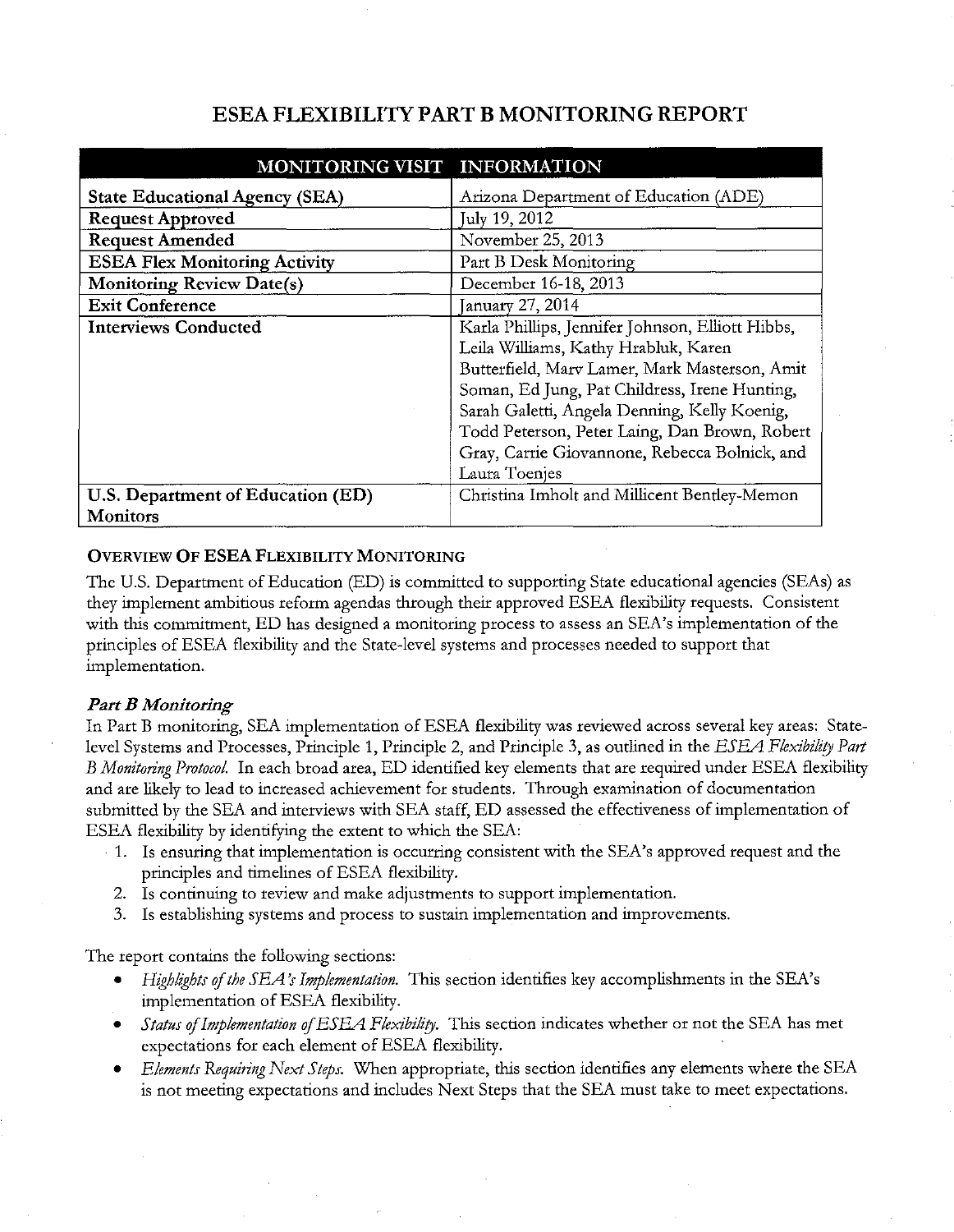- *Recommendations to Strengthen Implementation.* Tbis section provides recommendations to support the SEA in continuing to meet the principles and timelines of ESEA flexibility and strengthening implementation.
- *Additional Comments.* When appropriate, this section includes any additional information related to the SEA's implementation of ESEA flexibility not included elsewhere.

### **HIGHLIGHTS OF IMPLEMENTATION OF ESEA FLEXIBILITY**

The SEA's work includes the following key accomplishments relating to the implementation of ESEA flexibility and/or efforts to engage in a process of continuous review and analysis, particularly for those elements receiving a comprehensive review:

- ADE has established processes for holding the SEA accountable for implementing the principles of ESEA flexibility by establishing as part of ADE's Strategic Plan, SMART goals and objectives. ADE generates monthly reports on progress towards these goals and objectives and ADE's leadership convenes on a quarterly basis to monitor progress.
- Through the Governor's College and Career Ready Program, ADE convened high school teachers and community college faculty to discuss and collaborate on what it means to be college ready to ensure that students are actually college ready and that both groups have the same understanding. Teachers and faculty compared curricula at the high school and college levels and discussed expectations for college readiness.
- To support focus schools in targeting interventions to address schools' needs, ADE's Office of Exceptional Student Services (ESS) reviewed focus schools, which were identified based on the performance of the bottom quartile of students, for high concentrations of students with disabilities within that bottom quartile. ESS created a grant program specifically for these schools to be able to target interventions toward supporting students with disabilities.

#### **STATUS OF IMPLEMENTATION OF ESEAFLEXIBILITY**

#### **SEA Systems & Processes**

| Element                                    | Status                   |
|--------------------------------------------|--------------------------|
| Monitoring (EDGAR 80.40 and 2.G)           | Not Meeting Expectations |
| <b>Technical Assistance (2.G)</b>          | Meeting Expectations     |
| Data Collection & Use $(\S 9304(a)(6))$    | Meeting Expectations     |
| Family & Community Engagement and Outreach | Meeting Expectations     |
| (Implementation Letter)                    |                          |

#### **Principle 1**

| Element                                          | <b>Status</b>                     |
|--------------------------------------------------|-----------------------------------|
| Transition to and Implement College- and Career- | Meeting Expectations              |
| ready Standards (1.B)                            |                                   |
| Adopt English Language Proficiency Standards     | Meeting Expectations <sup>1</sup> |
| (Assurance 2)                                    |                                   |

<sup>&</sup>lt;sup>1</sup> Please note that in this report, ED is not taking any position on Arizona's implementation on other aspects of Arizona's Title III programs, or on whether the State is in compliance with Federal civil rights and programmatic requirements or its resolution agreement with the Office for Civil Rights (OCR) and the U.S. Department of Justice (DOJ). (Title VI of the Civil Rights Act of 1964, Title IX of the Education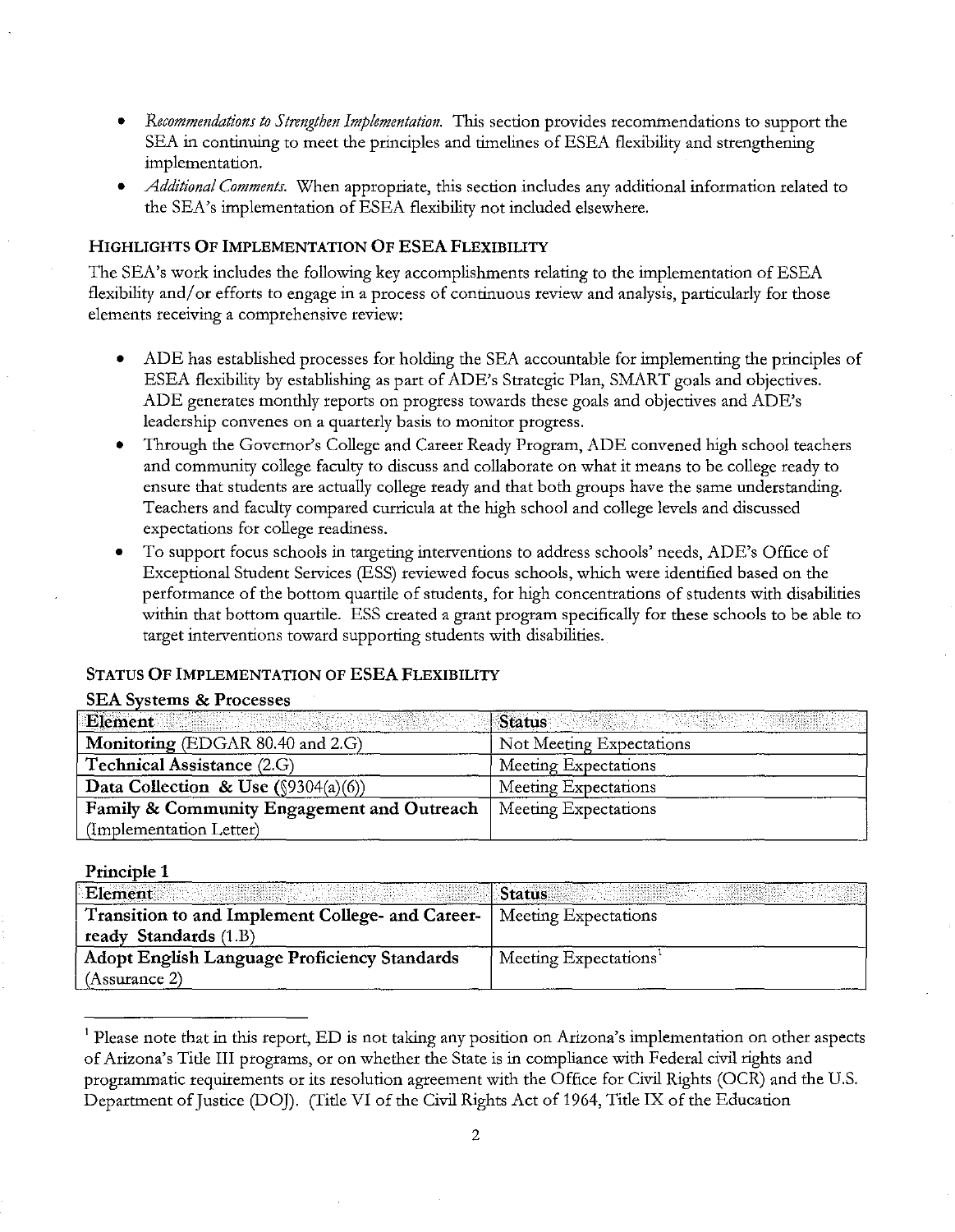| Element                                      | <b>Status</b>                     |  |
|----------------------------------------------|-----------------------------------|--|
| Develop and Administer High-Quality          | Meeting Expectations              |  |
| <b>Assessments</b> (Assurance 3)             |                                   |  |
| Develop and Administer Alternate Assessments | Meeting Expectations              |  |
| (Assurance 3)                                |                                   |  |
| Develop and Administer English Language      | Meeting Expectations <sup>2</sup> |  |
| Proficiency Assessments (Assurance 4)        |                                   |  |
| Annually Reports College-going and College-  | Meeting Expectations              |  |
| credit Accumulation Rates (Assurance 5)      |                                   |  |

Principle 2

| Element<br>a mana tanggal ng kalawang mananggal ng mga mananggal ng mga mananggal ng mga mananggal ng mga mananggal ng mg<br>Mga mananggal ng mga mananggal ng mga mananggal ng mga mananggal ng mga mananggal ng mga mananggal ng mga mana | <b>Status</b><br>나 있는 이 가장 없이 있었다.<br>이 사이에 대한 사이에서 이 사이에 있는 것이 있어서 있어 있어요.<br>이 사이에 대한 사이에서 이 사이에 있는 데 있어요. |
|---------------------------------------------------------------------------------------------------------------------------------------------------------------------------------------------------------------------------------------------|--------------------------------------------------------------------------------------------------------------|
| Develop and Implement a State-Based System of                                                                                                                                                                                               | Not Meeting Expectations                                                                                     |
| Differentiated Recognition, Accountability, and                                                                                                                                                                                             |                                                                                                              |
| Support $(2.A)$                                                                                                                                                                                                                             |                                                                                                              |
| Reward Schools (2.C)                                                                                                                                                                                                                        | Not Meeting Expectations                                                                                     |
| <b>Priority Schools (2.D)</b>                                                                                                                                                                                                               | Not Meeting Expectations                                                                                     |
| Focus Schools (2.E)                                                                                                                                                                                                                         | Not Meeting Expectations                                                                                     |
| Other Title I Schools (2.F)                                                                                                                                                                                                                 | Meeting Expectations                                                                                         |
| State and Local Report Cards (§1111 of the ESEA;                                                                                                                                                                                            | Not Meeting Expectations                                                                                     |
| 2.B and Assurance 14)                                                                                                                                                                                                                       |                                                                                                              |

### Principle 3

| Element                                               | ⊪ Status                                          |
|-------------------------------------------------------|---------------------------------------------------|
| Teacher Evaluation and Support Systems (3.B)          | Arizona's Principle 3 guidelines are under review |
| <b>Principal Evaluation and Support Systems (3.B)</b> | Arizona's Principle 3 guidelines are under review |

# **ELEMENTS REQUIRING NEXT STEPS**

| <b>Element</b> | Monitoring (EDGAR 80.40 and 2.G)                                                     |  |
|----------------|--------------------------------------------------------------------------------------|--|
|                | While ADE provided evidence that it has a process in place for monitoring            |  |
|                | implementation of Principle 1 and Principle 3, the SEA has not demonstrated that the |  |
| Summary and    | monitoring of focus schools was carried out consistent with its approved ESEA        |  |
| Status of      | flexibility request. According to ADE's approved ESEA flexibility request, "LEAs     |  |
| Implementation | implementing targeted interventions will receive implementation checks one to two    |  |
|                | times a year from the School Improvement and Intervention (SII) team using the       |  |
|                | Revised Tier III PMI [(Progress Monitoring Instrument)]. These instruments monitor   |  |

Amendments of 1972, Section 504 of the Rehabilitation Act of 1973, Title II of the Americans with Disabilities Act, the Equal Educational Opportunities Act of 1974, and requirements under the Individuals with Disabilities Education Act.)

<sup>2</sup> Please note that in this report, ED is not taking any position on Arizona's implementation on other aspects of Arizona's Title III programs, or on whether the State is in compliance with Federal civil rights and programmatic requirements or its resolution agreement with the Office for Civil Rights (OCR) and the U.S. Department of Justice (DOJ). (Title VI of the Civil Rights Act of 1964, Title IX of the Education Amendments of 1972, Section 504 of the Rehabilitation Act of 1973, Title II of the Americans with Disabilities Act, the Equal Educational Opportunities Act of 1974, and requirements under the Individuals with Disabilities Education Act.)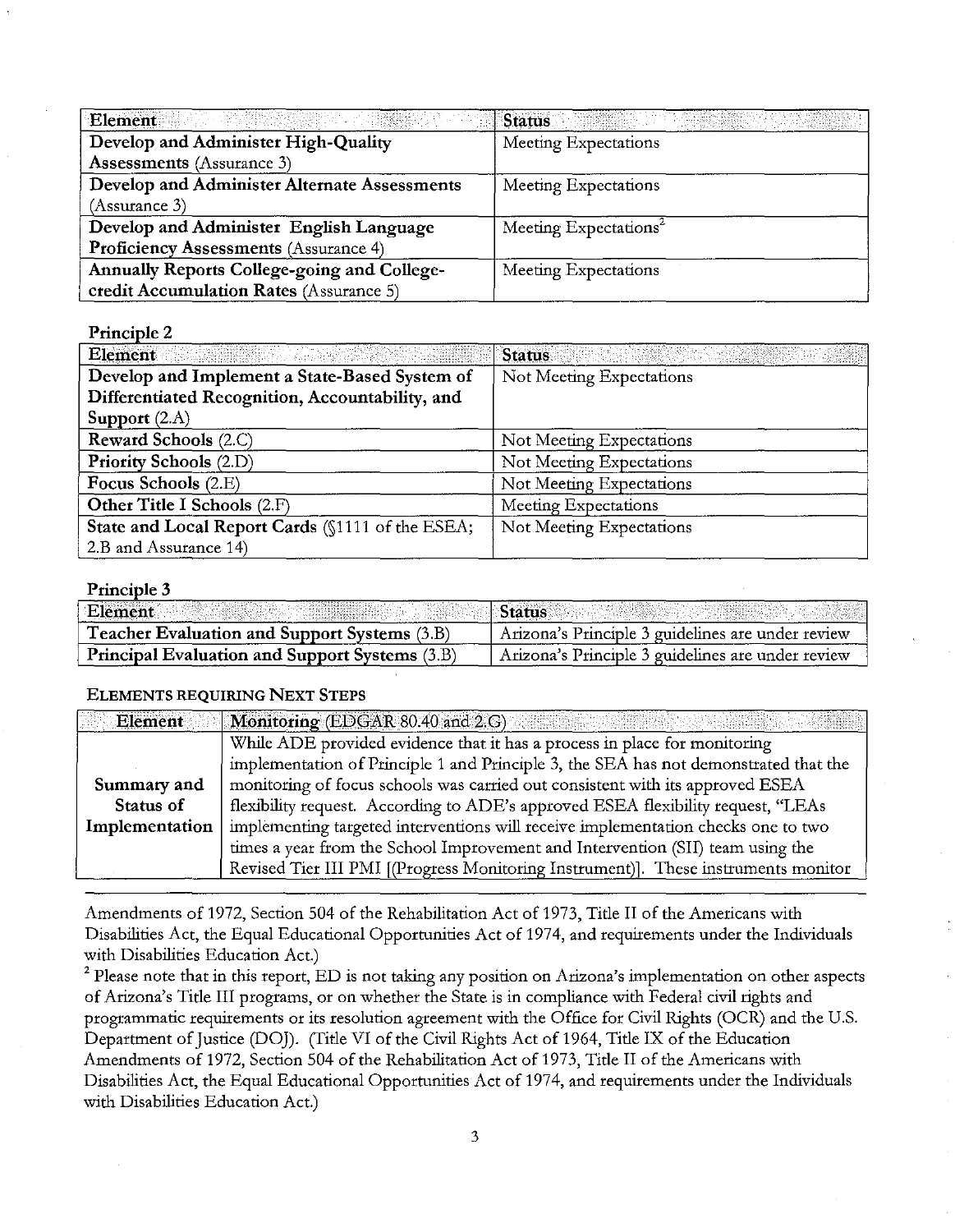| <b>Element</b>    | Monitoring (EDGAR 80.40 and 2.G)                                                           |
|-------------------|--------------------------------------------------------------------------------------------|
|                   | the progress of the LEA to implement the selected interventions and the school's           |
|                   | progress on increasing all student performance and closing identified achievement          |
|                   | gaps." Although ADE provided documentation demonstrating that it had a process to          |
|                   | monitor focus schools during the 2012-2013 school year and ADE indicated during            |
|                   | the monitoring interview that the SII team conducted onsite monitoring and desktop         |
|                   | monitoring (implementation checks) for all focus schools during the 2012-2013 school       |
|                   | year, the State was not able to provide sufficient evidence demonstrating that it had in   |
|                   | fact carried out a monitoring process for all focus schools that ensured the               |
|                   | implementation of selected interventions matched the reason for identification during      |
|                   | the 2012-2013 school year.                                                                 |
|                   | Through the ESEA flexibility extension process, ADE must provide evidence                  |
| <b>Next Steps</b> | demonstrating that during the 2012-2013 school year the SEA carried out its                |
|                   | monitoring of focus schools to ensure the implementation of selected interventions         |
|                   | that match the reason for focus school identification (i.e., a schedule of monitoring). If |
|                   | ADE is unable to provide such evidence, it must provide a schedule for monitoring all      |
|                   | focus schools during the 2013-2014 school year.                                            |

 $\label{eq:2.1} \frac{1}{\sqrt{2}}\left(\frac{1}{\sqrt{2}}\right)^{2} \left(\frac{1}{\sqrt{2}}\right)^{2} \left(\frac{1}{\sqrt{2}}\right)^{2} \left(\frac{1}{\sqrt{2}}\right)^{2} \left(\frac{1}{\sqrt{2}}\right)^{2} \left(\frac{1}{\sqrt{2}}\right)^{2} \left(\frac{1}{\sqrt{2}}\right)^{2} \left(\frac{1}{\sqrt{2}}\right)^{2} \left(\frac{1}{\sqrt{2}}\right)^{2} \left(\frac{1}{\sqrt{2}}\right)^{2} \left(\frac{1}{\sqrt{2}}\right)^{2} \left(\$ 

4

 $\label{eq:2.1} \frac{1}{\sqrt{2}}\int_{\mathbb{R}^3}\frac{1}{\sqrt{2}}\left(\frac{1}{\sqrt{2}}\right)^2\frac{1}{\sqrt{2}}\left(\frac{1}{\sqrt{2}}\right)^2\frac{1}{\sqrt{2}}\left(\frac{1}{\sqrt{2}}\right)^2\frac{1}{\sqrt{2}}\left(\frac{1}{\sqrt{2}}\right)^2\frac{1}{\sqrt{2}}\left(\frac{1}{\sqrt{2}}\right)^2\frac{1}{\sqrt{2}}\frac{1}{\sqrt{2}}\frac{1}{\sqrt{2}}\frac{1}{\sqrt{2}}\frac{1}{\sqrt{2}}\frac{1}{\sqrt{2}}$ 

 $\label{eq:2.1} \frac{1}{\sqrt{2}}\left(\frac{1}{\sqrt{2}}\right)^{2} \left(\frac{1}{\sqrt{2}}\right)^{2} \left(\frac{1}{\sqrt{2}}\right)^{2} \left(\frac{1}{\sqrt{2}}\right)^{2} \left(\frac{1}{\sqrt{2}}\right)^{2} \left(\frac{1}{\sqrt{2}}\right)^{2} \left(\frac{1}{\sqrt{2}}\right)^{2} \left(\frac{1}{\sqrt{2}}\right)^{2} \left(\frac{1}{\sqrt{2}}\right)^{2} \left(\frac{1}{\sqrt{2}}\right)^{2} \left(\frac{1}{\sqrt{2}}\right)^{2} \left(\$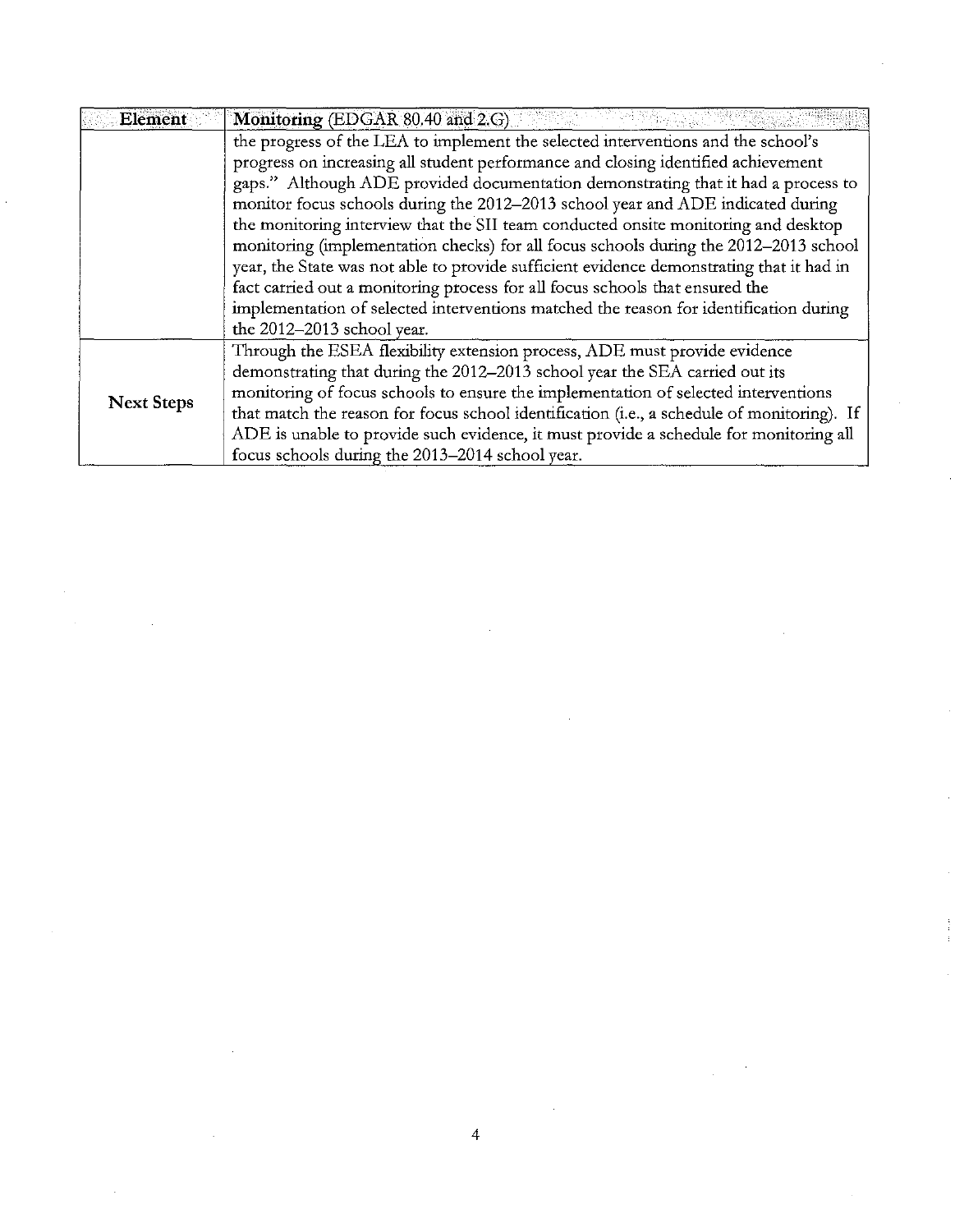| Element                                    | Develop and Implement a State-Based System of Differentiated Recognition,                                                                                                                                                                                                                                                                                                                                                                                                                                                                                                                                                                                                                                                                                                                                                                                                                                                                                                                                                                                                                                                                                                                                                                                                                                                                                                                                                                                                                                                                                                                                                                                                                                                                                                                                                                                                                                                                                                                                                                                                                                                                                                                                                                                                                                                                                                                                                                                                                                                                                                                                                                                                                                                                                                                                                                                                                                                                                                                                                   |
|--------------------------------------------|-----------------------------------------------------------------------------------------------------------------------------------------------------------------------------------------------------------------------------------------------------------------------------------------------------------------------------------------------------------------------------------------------------------------------------------------------------------------------------------------------------------------------------------------------------------------------------------------------------------------------------------------------------------------------------------------------------------------------------------------------------------------------------------------------------------------------------------------------------------------------------------------------------------------------------------------------------------------------------------------------------------------------------------------------------------------------------------------------------------------------------------------------------------------------------------------------------------------------------------------------------------------------------------------------------------------------------------------------------------------------------------------------------------------------------------------------------------------------------------------------------------------------------------------------------------------------------------------------------------------------------------------------------------------------------------------------------------------------------------------------------------------------------------------------------------------------------------------------------------------------------------------------------------------------------------------------------------------------------------------------------------------------------------------------------------------------------------------------------------------------------------------------------------------------------------------------------------------------------------------------------------------------------------------------------------------------------------------------------------------------------------------------------------------------------------------------------------------------------------------------------------------------------------------------------------------------------------------------------------------------------------------------------------------------------------------------------------------------------------------------------------------------------------------------------------------------------------------------------------------------------------------------------------------------------------------------------------------------------------------------------------------------------|
|                                            | Accountability, and Support (2.A)                                                                                                                                                                                                                                                                                                                                                                                                                                                                                                                                                                                                                                                                                                                                                                                                                                                                                                                                                                                                                                                                                                                                                                                                                                                                                                                                                                                                                                                                                                                                                                                                                                                                                                                                                                                                                                                                                                                                                                                                                                                                                                                                                                                                                                                                                                                                                                                                                                                                                                                                                                                                                                                                                                                                                                                                                                                                                                                                                                                           |
| Summary and<br>Status of<br>Implementation | The SEA has not demonstrated that this element is carried out consistent with its<br>approved ESEA flexibility request. Specifically:<br>In its approved ESEA flexibility request, ADE indicated that all schools<br>$\circ$<br>would receive a letter grade under the SEA's system of differentiated<br>recognition, accountability, and support. During ADE's ESEA Flexibility<br>Part A Monitoring Review, which occurred on September 5, 2012, ADE<br>indicated that 29 Title I schools would not receive letter grades in the 2012-<br>2013 school year due to insufficient data (e.g., having fewer than 30 student<br>observations over a five-year period or insufficient data to calculate for the<br>school a student growth percentile, which comprises half of a school's letter<br>grade). As a result, ADE's ESEA Flexibility Part A Monitoring included a<br>Next Step indicating that "ADE's Title I and School Improvement Division<br>is reviewing the list of 29 schools that did not receive letter grades, given<br>their unique characteristics, to determine what process can be designed to<br>determine an appropriate accountability and, if necessary, support and<br>intervention process." During Part B monitoring, ADE indicated that in<br>2013-2014, 64 schools did not receive letter grades. ADE provided a plan<br>for carrying out this next step and documentation demonstrating that it has<br>begun convening workgroups to develop an accountability system for these<br>extremely small schools, as well as online schools. However, ADE has not<br>yet developed an appropriate accountability process for these schools and is<br>not ensuring that all schools receive a letter grade under the SEA's system of<br>differentiated recognition, accountability, and support as it committed to do<br>in its approved ESEA flexibility request.<br>In its approved ESEA flexibility request, ADE indicated that as part of the<br>$\circ$<br>State's A-F letter grade system, a school could receive 3 additional points<br>toward its composite score if it reclassified 30% or more of its English<br>Learners as fully English proficient based on the Arizona English Language<br>Learning Assessment (AZELLA). During the Part B monitoring interview,<br>ADE indicated that it had modified the percentage of English Learners that<br>needed to be reclassified in order for a school to earn the three additional<br>points toward its composite score in light of the new AZELLA assessment<br>and so that it would align with the State's Annual Measurable Achievement<br>Objectives (AMAOs).<br>Additionally, as indicated in ED's November 25, 2013 letter, ADE has not addressed<br>the condition placed on the approval of its ESEA flexibility request requiring the final<br>version of the new letter grading system with a graduation rate weight of at least 20<br>percent. This element is being addressed through ADE's work to address that<br>condition. |

 $\mathcal{A}^{\mathcal{A}}_{\mathcal{A}}$  and  $\mathcal{A}^{\mathcal{A}}_{\mathcal{A}}$  and  $\mathcal{A}^{\mathcal{A}}_{\mathcal{A}}$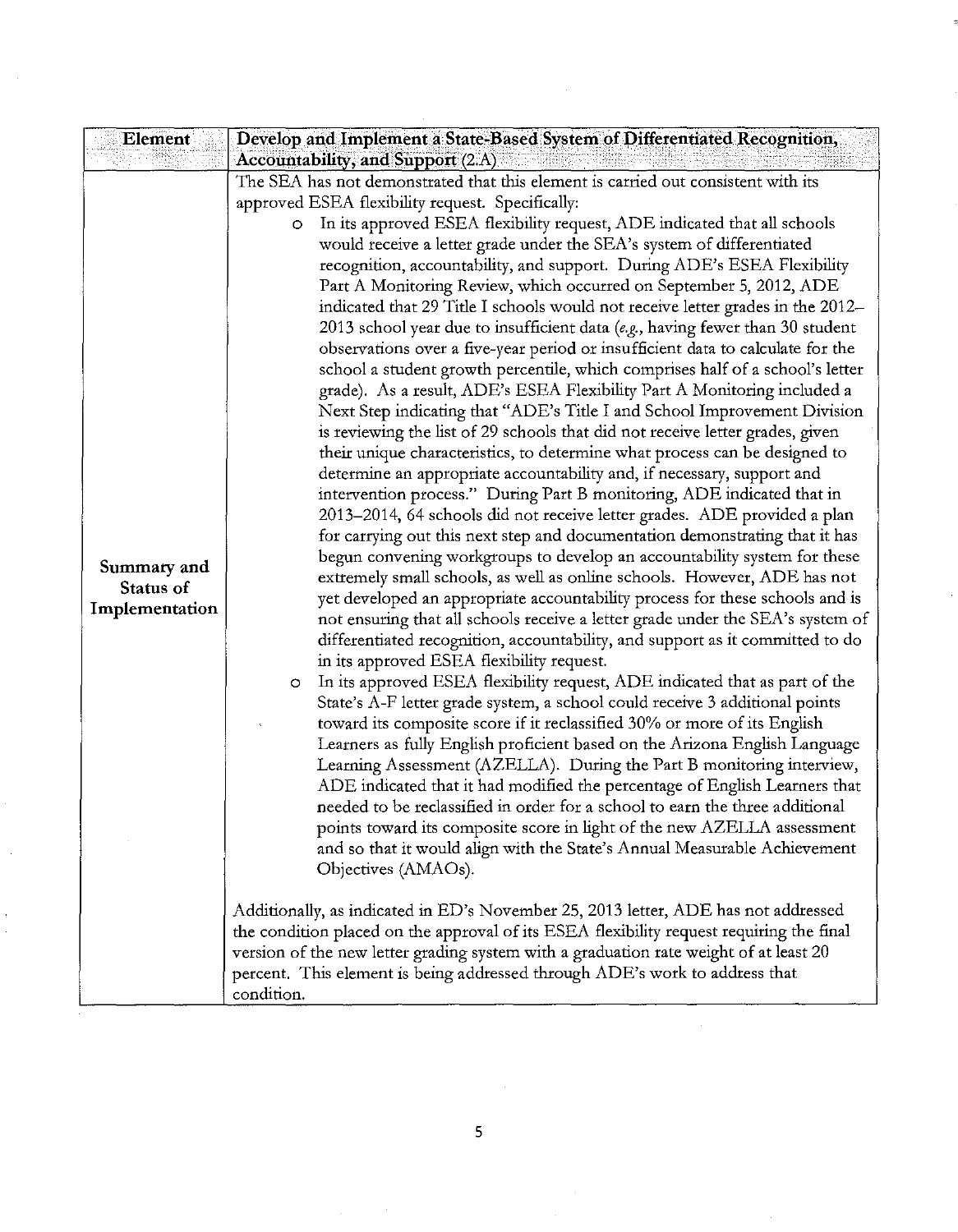| Element           | Develop and Implement a State-Based System of Differentiated Recognition,<br>Accountability, and Support $(2.A)$                                                                                                                                                                                                                                                                                                                                                                                                                                                                                                                                                                                                                                                                                                                                                                                                                                                                                |
|-------------------|-------------------------------------------------------------------------------------------------------------------------------------------------------------------------------------------------------------------------------------------------------------------------------------------------------------------------------------------------------------------------------------------------------------------------------------------------------------------------------------------------------------------------------------------------------------------------------------------------------------------------------------------------------------------------------------------------------------------------------------------------------------------------------------------------------------------------------------------------------------------------------------------------------------------------------------------------------------------------------------------------|
| <b>Next Steps</b> | To ensure that ADE implements a State-based system of differentiated recognition,<br>accountability, and support for all LEAs in the State and for all Title I schools in these<br>LEAs, ADE must, through the ESEA flexibility extension process:<br>Amend its request to include its plan and timeline for how it will ensure that<br>$\circ$<br>its extremely small schools that do not currently receive letter grades, given<br>their unique characteristics, are held accountable and, if necessary, receive<br>appropriate supports and interventions.<br>Amend its request to reflect the change in the percentage of English<br>$\circ$<br>Learners that needed to be reclassified in order for a school to earn the three<br>additional points toward the composite score of its A-F letter grade.<br>Additionally, ADE must continue its work to address the outstanding condition on the<br>approval of its ESEA flexibility request consistent with ED's November 25, 2013 letter. |

 $\label{eq:2.1} \frac{1}{2} \int_{\mathbb{R}^3} \frac{1}{\sqrt{2}} \, \frac{1}{\sqrt{2}} \, \frac{1}{\sqrt{2}} \, \frac{1}{\sqrt{2}} \, \frac{1}{\sqrt{2}} \, \frac{1}{\sqrt{2}} \, \frac{1}{\sqrt{2}} \, \frac{1}{\sqrt{2}} \, \frac{1}{\sqrt{2}} \, \frac{1}{\sqrt{2}} \, \frac{1}{\sqrt{2}} \, \frac{1}{\sqrt{2}} \, \frac{1}{\sqrt{2}} \, \frac{1}{\sqrt{2}} \, \frac{1}{\sqrt{2}} \, \frac{1}{\sqrt{2}} \,$ 

 $\hat{\boldsymbol{\gamma}}$ 

| Element           | <b>Reward Schools (2.C)</b>                                                             |
|-------------------|-----------------------------------------------------------------------------------------|
|                   | The SEA has not demonstrated that this element is carried out consistent with its       |
|                   | approved ESEA flexibility request and the principles and timelines outlined in the      |
|                   | document titled ESEA Flexibility. Arizona's approved ESEA flexibility request indicates |
| Summary and       | that it will recognize the State's reward schools by providing "Meaningful Public       |
| Status of         | Recognition," "Leadership Opportunities," and "Financial Rewards." ADE provided         |
| Implementation    | evidence of recognizing these schools at State conferences, providing pins to all staff |
|                   | members at those schools, and sending letters of acknowledgement. However, ADE          |
|                   | did not provide evidence of providing financial rewards by creating a competitive grant |
|                   | program.                                                                                |
| <b>Next Steps</b> | Through the ESEA flexibility extension process, ADE must amend its request for this     |
|                   | element to reflect the activities the SEA will engage in relating to reward schools.    |

 $\sim$ 

 $\label{eq:2.1} \frac{1}{\sqrt{2\pi}}\int_{0}^{\infty}\frac{1}{\sqrt{2\pi}}\left(\frac{1}{\sqrt{2\pi}}\right)^{2}d\mu_{\rm{eff}}$ 

 $\ddot{\phantom{0}}$ 

 $\sim$   $\sim$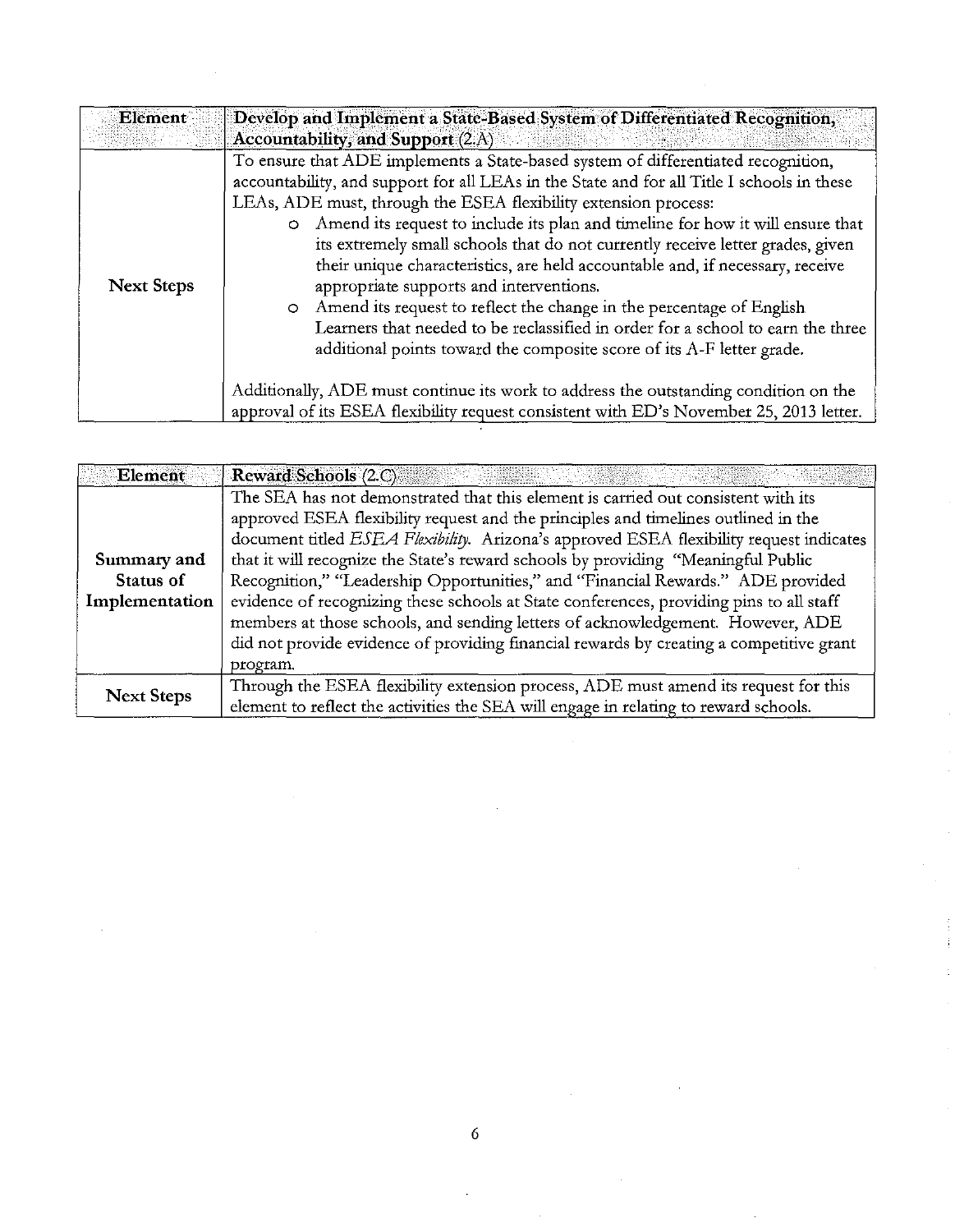| Element          | <b>Priority Schools (2.D)</b>                                                                                                                                  |
|------------------|----------------------------------------------------------------------------------------------------------------------------------------------------------------|
|                  | The SEA has not demonstrated that this element is carried out consistent with its                                                                              |
|                  | approved ESEA flexibility request and the principles and timelines outlined in the                                                                             |
|                  | document titled ESEA Flexibility.                                                                                                                              |
|                  |                                                                                                                                                                |
|                  | According to the document titled ESEA Flexibility, the SEA must ensure that each                                                                               |
|                  | LEA with one or more priority schools implements, for three years, meaningful<br>interventions aligned with the turnaround principles. ADE indicated in Part A |
|                  | monitoring that the 2012-2013 school year would be the first year of implementation                                                                            |
|                  | for all of its non-SIG priority schools. However, based on the documentation                                                                                   |
|                  | submitted by ADE and monitoring interviews during the Part B process it is not                                                                                 |
|                  | apparent that all non-SIG priority schools implemented all of the turnaround                                                                                   |
|                  | principles in 2012-2013 or are fully implementing all of the turnaround principles in                                                                          |
|                  | 2013–2014. Specifically, the following areas of concern were identified:                                                                                       |
|                  | O While ADE requires all LEAs and priority schools to identify strategies                                                                                      |
|                  | aligned to the turnaround principles in their LEA Continuous                                                                                                   |
|                  | Improvement Plans (CIPs) and School CIPs, as indicated in its approved                                                                                         |
|                  | request, ADE's review of these plans does not ensure that the strategies<br>selected by LEAs and schools fully address all of the turnaround principles.       |
|                  | According to ADE's "Checklist for LEA/School CIP Intervention Strategy                                                                                         |
|                  | Verification," ADE reviews these plans "to verify that at least one strategy                                                                                   |
| Summary and      | from each of the 7 Turnaround Interventions for Priority Schools have                                                                                          |
| <b>Status of</b> | been addressed in the LEA/School's CIP." However, in order to fully                                                                                            |
| Implementation   | meet an individual turnaround principle and therefore all of the turnaround                                                                                    |
|                  | principles, a priority school may need to implement more than one strategy.                                                                                    |
|                  | For example, according to the document titled ESEA Flexibility one of                                                                                          |
|                  | turnaround principles requires that schools are "redesigning the school day,                                                                                   |
|                  | week, or year to include additional time for student learning and teacher                                                                                      |
|                  | collaboration." According to ADE's review form, to meet this particular                                                                                        |
|                  | turnaround principle, a school could include a strategy to "conduct an                                                                                         |
|                  | instructional time audit to determine best approach to providing more time<br>for core subjects for all students." This would not fully ensure that the        |
|                  | school day, week, or year has in fact been redesigned to include additional                                                                                    |
|                  | time for student learning, as well as additional time for teacher                                                                                              |
|                  | collaboration.                                                                                                                                                 |
|                  | Although ADE was able to indicate whether a principal had been retained<br>$\circ$                                                                             |
|                  | for all but one of its priority schools, ADE did not provide evidence of a                                                                                     |
|                  | process for LEAs who are retaining principals in priority schools to                                                                                           |
|                  | demonstrate to the SEA that the current principal has a track record in                                                                                        |
|                  | improving achievement and has the ability to lead the turnaround effort.                                                                                       |
|                  | Therefore, ADE is not ensuring that the turnaround principle related to                                                                                        |
|                  | school leadership was fully implemented.                                                                                                                       |
|                  |                                                                                                                                                                |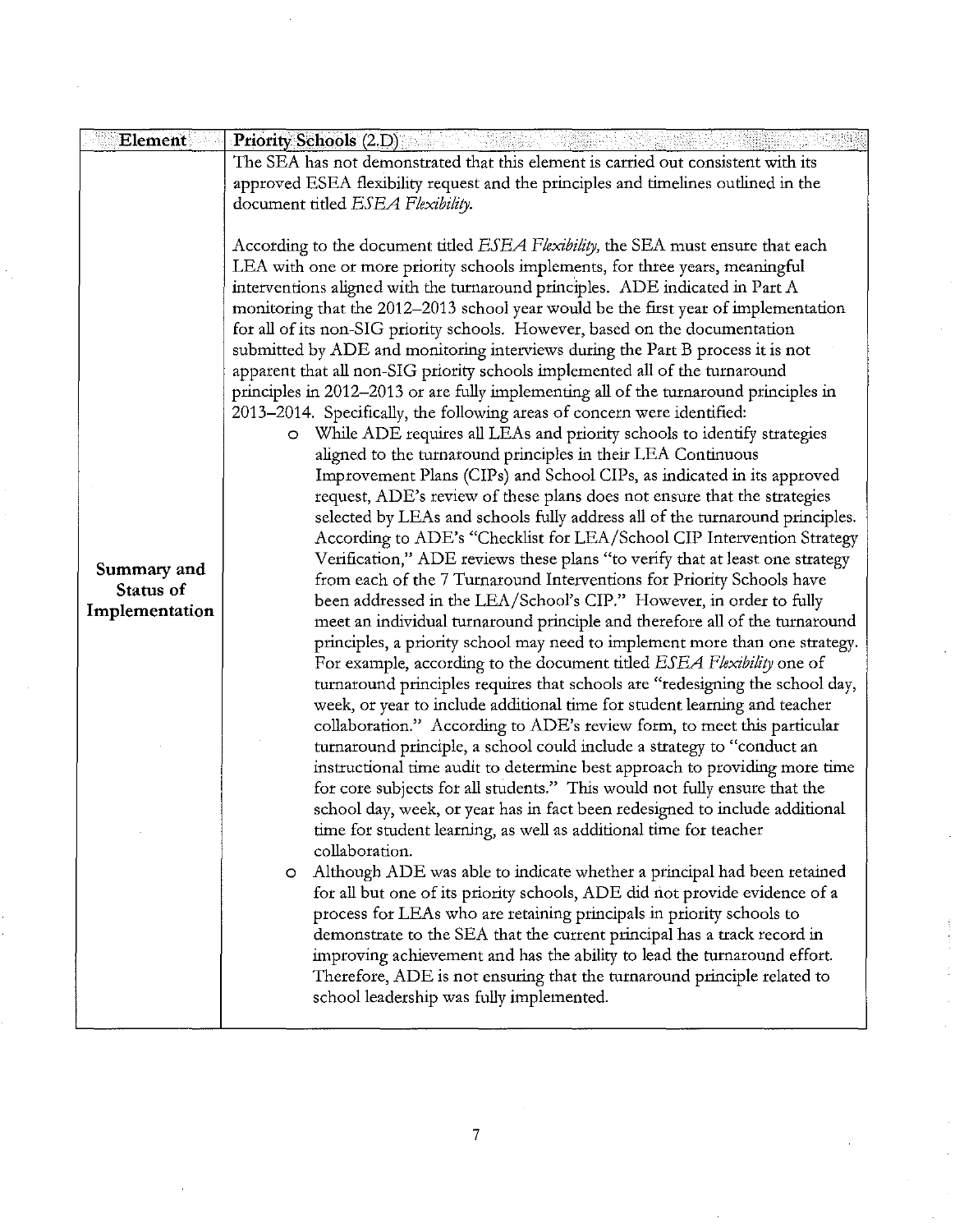| Element                                                   | <b>Priority Schools (2.D)</b>                                                                                                                                                                                                                                                                                                                                                                                                                                                                                                                                                                                                                                                                                                                                                                                                                                                                                                                                                                                                                                                                                                                                     |
|-----------------------------------------------------------|-------------------------------------------------------------------------------------------------------------------------------------------------------------------------------------------------------------------------------------------------------------------------------------------------------------------------------------------------------------------------------------------------------------------------------------------------------------------------------------------------------------------------------------------------------------------------------------------------------------------------------------------------------------------------------------------------------------------------------------------------------------------------------------------------------------------------------------------------------------------------------------------------------------------------------------------------------------------------------------------------------------------------------------------------------------------------------------------------------------------------------------------------------------------|
| Summary and<br>Status of<br>Implementation<br>(continued) | While ADE monitored all non-SIG priority schools in 2012-2013 at least<br>$\circ$<br>twice, based on the evidence ADE provided to ED about that monitoring,<br>which shows ADE's assessment of implementation in these schools, a large<br>number of schools are still in the "Program Installation" stage of<br>implementation for their turnaround principles, which is defined as<br>"Prepare for use of the practice or program" and "Establish the resources<br>needed to use and implement the practice or program with fidelity and<br>good outcomes for students," or an earlier stage. Therefore, it is not clear<br>that all non-SIG priority schools had moved beyond a planning or pre-<br>implementation stage and were implementing all of the turnaround<br>principles in 2012-2013.<br>Based on this information, it is not clear that all schools implemented all of the<br>turnaround principles in what is considered the first year of implementation according<br>to ADE's approved ESEA flexibility request. To count as the first year of the three<br>years of full implementation, priority schools must implement all of the turnaround |
|                                                           | principles in the first year.<br>With regards to ADE's SIG priority schools, through the on-site monitoring visit<br>conducted by the ED's Office of School Turnaround on May 13-17, 2013, and<br>indicated in the subsequent monitoring report issued on October 24, 2013, ED<br>determined that ADE was not fully complying with all School Improvement Grants<br>(SIG) requirements.<br>Additionally, it is not clear that the total number of priority schools identified in<br>Arizona equals at least 5 percent of the Title I schools in the State, as required by the<br>definition of priority schools in the document titled ESEA Flexibility. While ADE<br>identified 65 priority schools in August 2012, ADE indicated that it has subsequently<br>learned that thirteen of these schools have closed, but it is not clear that these schools<br>closed consistent with the closure model under the SIG program.                                                                                                                                                                                                                                      |

 $\label{eq:2} \frac{1}{\sqrt{2}}\sum_{i=1}^n\frac{1}{\sqrt{2}}\sum_{i=1}^n\frac{1}{\sqrt{2}}\sum_{i=1}^n\frac{1}{\sqrt{2}}\sum_{i=1}^n\frac{1}{\sqrt{2}}\sum_{i=1}^n\frac{1}{\sqrt{2}}\sum_{i=1}^n\frac{1}{\sqrt{2}}\sum_{i=1}^n\frac{1}{\sqrt{2}}\sum_{i=1}^n\frac{1}{\sqrt{2}}\sum_{i=1}^n\frac{1}{\sqrt{2}}\sum_{i=1}^n\frac{1}{\sqrt{2}}\sum_{i=1}^n\frac{1$ 

 $\sim 10^6$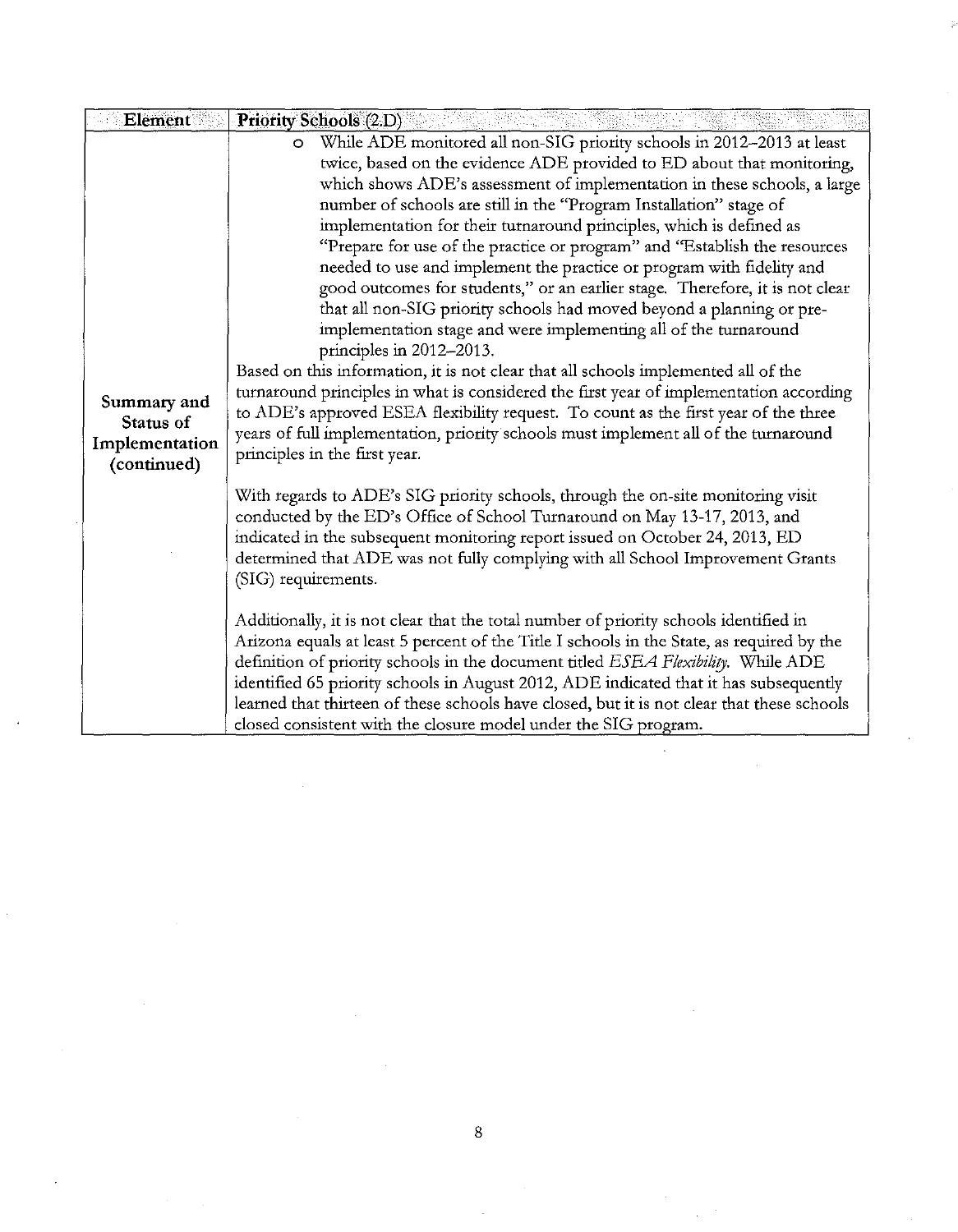| Element<br><b>Priority Schools (2.D)</b>                                                                 |                                                                                          |
|----------------------------------------------------------------------------------------------------------|------------------------------------------------------------------------------------------|
| As part of its request for extension of ESEA flexibility, ADE must provide evidence                      |                                                                                          |
| demonstrating how it is ensuring that interventions aligned with all of the turnaround                   |                                                                                          |
| principles are being implemented in all priority schools in the first of three years of                  |                                                                                          |
| required implementation. Specifically, ADE must provide to ED a demonstration that                       |                                                                                          |
| all priority schools implemented interventions aligned with all of the turnaround                        |                                                                                          |
| principles beginning in 2012-2013. Additionally, for schools that are considering                        |                                                                                          |
| either the 2012-2013 or the 2013-2014 school year as the first year of three years of                    |                                                                                          |
| required implementation, ADE must provide evidence of how ADE ensured that                               |                                                                                          |
| LEAs with non-SIG priority schools reviewed the performance of the current principal                     |                                                                                          |
| and have either replaced the principal if such a change is necessary to ensure strong                    |                                                                                          |
| and effective leadership, or is demonstrating to ADE that the current principal has a                    |                                                                                          |
| track record in improving achievement and has the ability to lead the turnaround effort                  |                                                                                          |
| no later than the start of the 2013-2014 school year.                                                    |                                                                                          |
| If ADE is not able to provide such evidence, ADE may not consider the 2012–2013 or                       |                                                                                          |
| 2013-2014 school year as the first year of three years of required implementation for                    |                                                                                          |
| those schools for which it does not have such evidence. ADE must then, as part of its                    |                                                                                          |
| request for extension, submit a high quality plan for ensuring that all priority schools                 |                                                                                          |
| are implementing interventions aligned with all turnaround principles in the first year                  |                                                                                          |
| <b>Next Steps</b><br>of implementation and an amendment to its approved ESEA flexibility request with an |                                                                                          |
| updated timeline for implementation of interventions aligned with all of the                             |                                                                                          |
| turnaround principles that ensures that the first year of implementation for all priority                |                                                                                          |
| schools occurs no later than the 2014-2015 school year.                                                  |                                                                                          |
| Furthermore, to ensure that the SEA implements meaningful interventions in its SIG-                      |                                                                                          |
| awarded Tier I and/or Tier II schools consistent with the SIG final requirements, and                    |                                                                                          |
| therefore, may continue to count such schools as priority schools, consistent with the                   |                                                                                          |
| principles and timelines in the document titled ESEA Flexibility, ADE must work with                     |                                                                                          |
| the ED's Office of School Turnaround to resolve any remaining findings relating to                       |                                                                                          |
| the monitoring and/or implementation of the SIG models.                                                  |                                                                                          |
|                                                                                                          |                                                                                          |
| Additionally, to ensure that the SEA identifies 5 percent of Title I schools as priority                 |                                                                                          |
| schools and implements interventions in these schools no later than the 2014-2015                        |                                                                                          |
| school year, ADE needs to provide an updated list of priority schools as part of the                     |                                                                                          |
| ESEA flexibility extension process. For any schools that are included on ADE's                           |                                                                                          |
|                                                                                                          |                                                                                          |
| with the school closure model under the SIG program and have supporting                                  | priority list that are closed, ADE must ensure that these schools have closed consistent |

 $\frac{1}{2}$ 

 $\mathbf i$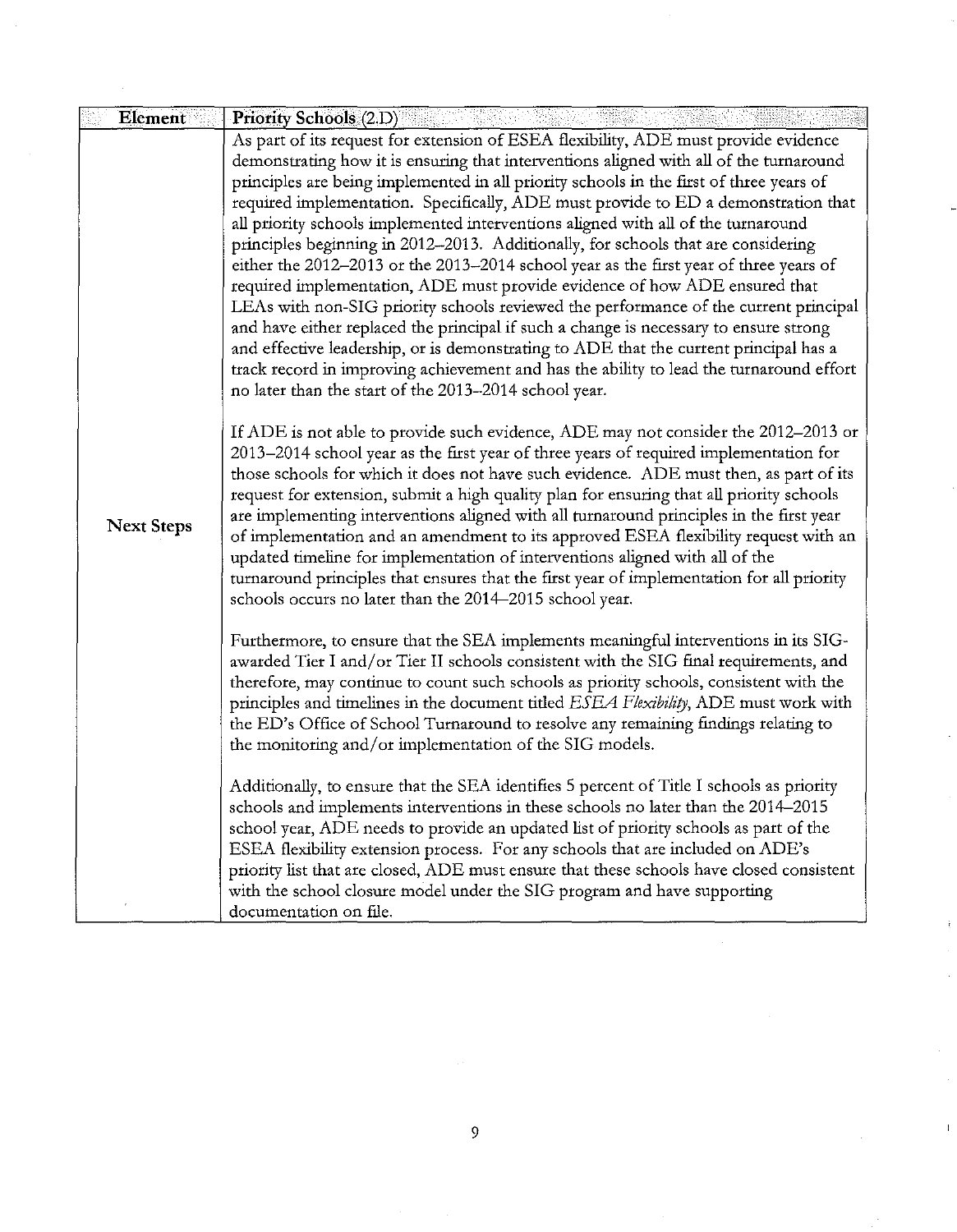| Element                                    | Focus Schools (2.E)                                                                                                                                                                                                                                                                                                                                                                                                                                                                                                                                                                                                                                                                                                                                                                                                                                                                                                                                                                                                                                                                                                                                                                                                                                                                                                                 |
|--------------------------------------------|-------------------------------------------------------------------------------------------------------------------------------------------------------------------------------------------------------------------------------------------------------------------------------------------------------------------------------------------------------------------------------------------------------------------------------------------------------------------------------------------------------------------------------------------------------------------------------------------------------------------------------------------------------------------------------------------------------------------------------------------------------------------------------------------------------------------------------------------------------------------------------------------------------------------------------------------------------------------------------------------------------------------------------------------------------------------------------------------------------------------------------------------------------------------------------------------------------------------------------------------------------------------------------------------------------------------------------------|
|                                            | The SEA has not demonstrated that this element is carried out consistent with its<br>approved ESEA flexibility request and the principles and timelines outlined in the<br>document titled ESEA Flexibility.                                                                                                                                                                                                                                                                                                                                                                                                                                                                                                                                                                                                                                                                                                                                                                                                                                                                                                                                                                                                                                                                                                                        |
| Summary and<br>Status of<br>Implementation | Under Principle 2, the SEA is required to work to close achievement gaps by publicly<br>identifying Title I schools with the greatest achievement gaps, or in which subgroups are<br>furthest behind, as "focus schools" and ensuring that each LEA implements<br>interventions in each of these schools based on reviews of the specific academic needs<br>of the school and its students. ADE identified focus schools based on the performance<br>of the bottom 25% of students. While focus schools are required to establish goals,<br>strategies and action steps for the performance of the bottom 25% of students in math<br>and English as part of their School CIPs, based on a review of sample focus school<br>plans, it is not evident how interventions included in those plans specifically address the<br>performance of the bottom 25% of students. Additionally, it is not evident how ADE<br>ensures in its review process that the interventions address the performance of the<br>bottom 25% of students. Therefore, the SEA has not provided evidence that it is<br>ensuring LEAs are implementing interventions that work to close the achievement gaps<br>as outlined in the document titled ESEA Flexibility.<br>Additionally, it is not clear that the total number of focus schools in Arizona equals at |
|                                            | least 10 percent of the Title I schools in the State, as indicated in the definition of focus<br>schools in the document titled ESEA Flexibility. While ADE identified 126 focus<br>schools in September 2012, ADE indicated that it has subsequently learned that seven<br>of these schools have closed.                                                                                                                                                                                                                                                                                                                                                                                                                                                                                                                                                                                                                                                                                                                                                                                                                                                                                                                                                                                                                           |
| <b>Next Steps</b>                          | As part of its request for extension of ESEA flexibility, ADE must submit to ED a plan<br>describing how it will ensure that LEAs with focus schools are working to close<br>achievement gaps by implementing interventions in each of these schools that<br>specifically address the performance of the bottom 25% of students that led to the<br>school's identification as a focus school.                                                                                                                                                                                                                                                                                                                                                                                                                                                                                                                                                                                                                                                                                                                                                                                                                                                                                                                                       |
|                                            | To ensure that the SEA identifies 10 percent of Title I schools as focus schools and<br>implements interventions in these schools, ADE needs to provide an updated list of<br>focus schools as part of the ESEA flexibility extension process.                                                                                                                                                                                                                                                                                                                                                                                                                                                                                                                                                                                                                                                                                                                                                                                                                                                                                                                                                                                                                                                                                      |

| Element                                    | State and Local Report Cards (§1111 of the ESEA; 2.B and Assurance 14)                 |
|--------------------------------------------|----------------------------------------------------------------------------------------|
| Summary and<br>Status of<br>Implementation | The SEA has not demonstrated that this element is carried out consistent with its      |
|                                            | approved ESEA flexibility request and the principles and timelines outlined in the     |
|                                            | document titled ESEA Flexibility or §1111 of the Elementary and Secondary Education    |
|                                            | Act (ESEA). Although ADE provided a link to its 2012-2013 State report card which      |
|                                            | includes all data under §1111 of the ESEA, ADE did not provide samples of local        |
|                                            | report cards to show that it includes all required elements. ADE is in the process of  |
|                                            | redesigning its 2013-2014 State and local report cards and released the first phase of |
|                                            | information in February 2014. However, ADE has not provided evidence that it is        |
|                                            | reporting performance against its new AMOs or reporting all required information       |
|                                            | consistent with §1111 of the ESEA and ED's February 8, 2013 report card guidance.      |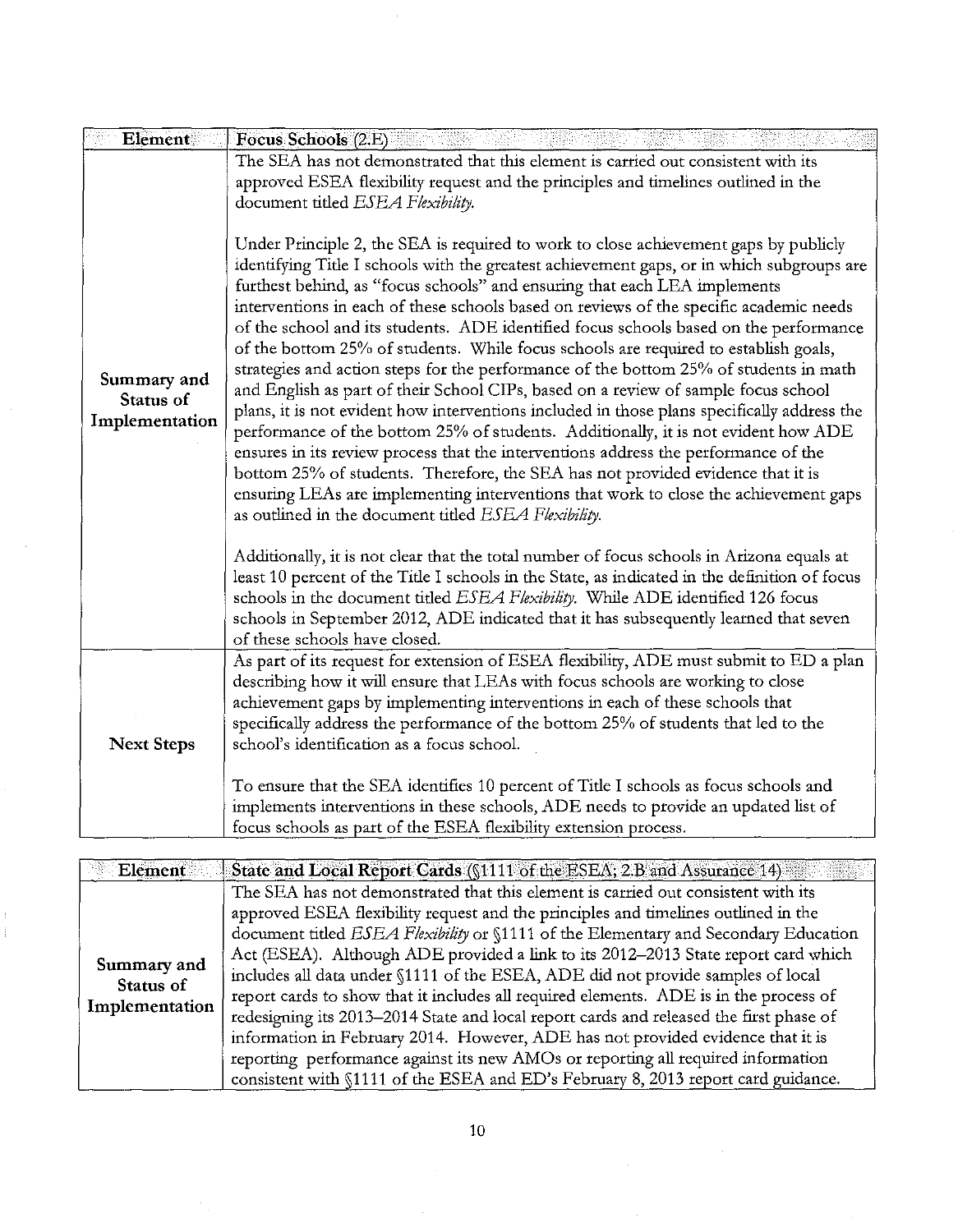| <b>Element</b>    | State and Local Report Cards (§1111 of the ESEA; 2.B and Assurance 14)                                                                                                                                                                                                                                              |
|-------------------|---------------------------------------------------------------------------------------------------------------------------------------------------------------------------------------------------------------------------------------------------------------------------------------------------------------------|
| <b>Next Steps</b> | As part of its request for extension of ESEA flexibility, ADE must submit evidence that<br>its report cards for the 2013–2014 school year include all information required under<br>ESEA §1111 and are consistent with ED's February 8, 2013 report card guidance or<br>provide a plan and a timeline for doing so. |

| Element                                    | Teacher Evaluation and Support Systems (3.B)                                                                                                                                                                                                                                                                                                                                                                                                                                                                                                                                                                                                                                                                                                                                                                                                                                                                                                                                                                                                                                                                                                                                                                                                                                                                                                                                                                                                                                                                                                                                                                                                                                                                                                                                                                                                                                                                                                                                                                                                                                                                                                                                                                                  |
|--------------------------------------------|-------------------------------------------------------------------------------------------------------------------------------------------------------------------------------------------------------------------------------------------------------------------------------------------------------------------------------------------------------------------------------------------------------------------------------------------------------------------------------------------------------------------------------------------------------------------------------------------------------------------------------------------------------------------------------------------------------------------------------------------------------------------------------------------------------------------------------------------------------------------------------------------------------------------------------------------------------------------------------------------------------------------------------------------------------------------------------------------------------------------------------------------------------------------------------------------------------------------------------------------------------------------------------------------------------------------------------------------------------------------------------------------------------------------------------------------------------------------------------------------------------------------------------------------------------------------------------------------------------------------------------------------------------------------------------------------------------------------------------------------------------------------------------------------------------------------------------------------------------------------------------------------------------------------------------------------------------------------------------------------------------------------------------------------------------------------------------------------------------------------------------------------------------------------------------------------------------------------------------|
| Summary and<br>Status of<br>Implementation | The SEA has not demonstrated that this element is carried out consistent with the<br>principles and timelines outlined in the document titled ESEA Flexibility. According to<br>the document titled ESEA Flexibility, "an SEA must commit to develop, adopt, pilot,<br>and implementteacher and principal evaluation and support systems thatuse<br>multiple valid measures in determining performance level, including as a significant<br>factor data on student growth for all students (including English Learners and students<br>with disabilities), and other measures of professional practice." The model evaluation<br>system that ADE has developed does not require growth for all students in teacher<br>evaluation and support systems. Specifically, according to the rating tables that ADE<br>developed for the Student Academic Progress portion of its model system, for several<br>groups of teachers, such as teachers of non-tested grades and subjects in grades 3-12<br>and new teachers in grades 2-12, the only growth measure required are "Targeted<br>Student Learning Objectives" (Targeted SLOs). According to ADE's guidance,<br>Targeted SLOs are "A student learning objective written specifically for the lowest<br>prepared students that aims to close the achievement gap in their learning using targeted<br>instructional strategies with the objective of bringing these students up to grade-level."<br>As a result, ADE's model evaluation system does not require student growth for all<br>students as required under the principles of ESEA Flexibility.<br>Additionally, as indicated in ED's November 25, 2013 letter, ADE has not addressed<br>the condition placed on the approval of its ESEA flexibility request requiring the<br>submission of final guidelines for teacher and principal evaluation and support systems<br>that meet the requirements of ESEA flexibility, including the use of student growth, as<br>defined in ESEA Flexibility, as a significant factor in determining a teacher's or<br>principal's summative evaluation rating. This element is being addressed through<br>ADE's work to address that condition and resolve its high-risk status. |
| <b>Next Steps</b>                          | As part of its request for extension of ESEA flexibility, ADE must submit a plan for<br>ensuring that its State Model teacher evaluation and support system and any LEA<br>developed teacher evaluation and support systems that are implemented in 2014–2015<br>include for all teachers student growth for all students.<br>Additionally, ADE must continue its work to resolve its high-risk status and address the<br>outstanding condition on its ESEA flexibility request consistent with ED's November<br>25, 2013 letter.                                                                                                                                                                                                                                                                                                                                                                                                                                                                                                                                                                                                                                                                                                                                                                                                                                                                                                                                                                                                                                                                                                                                                                                                                                                                                                                                                                                                                                                                                                                                                                                                                                                                                             |